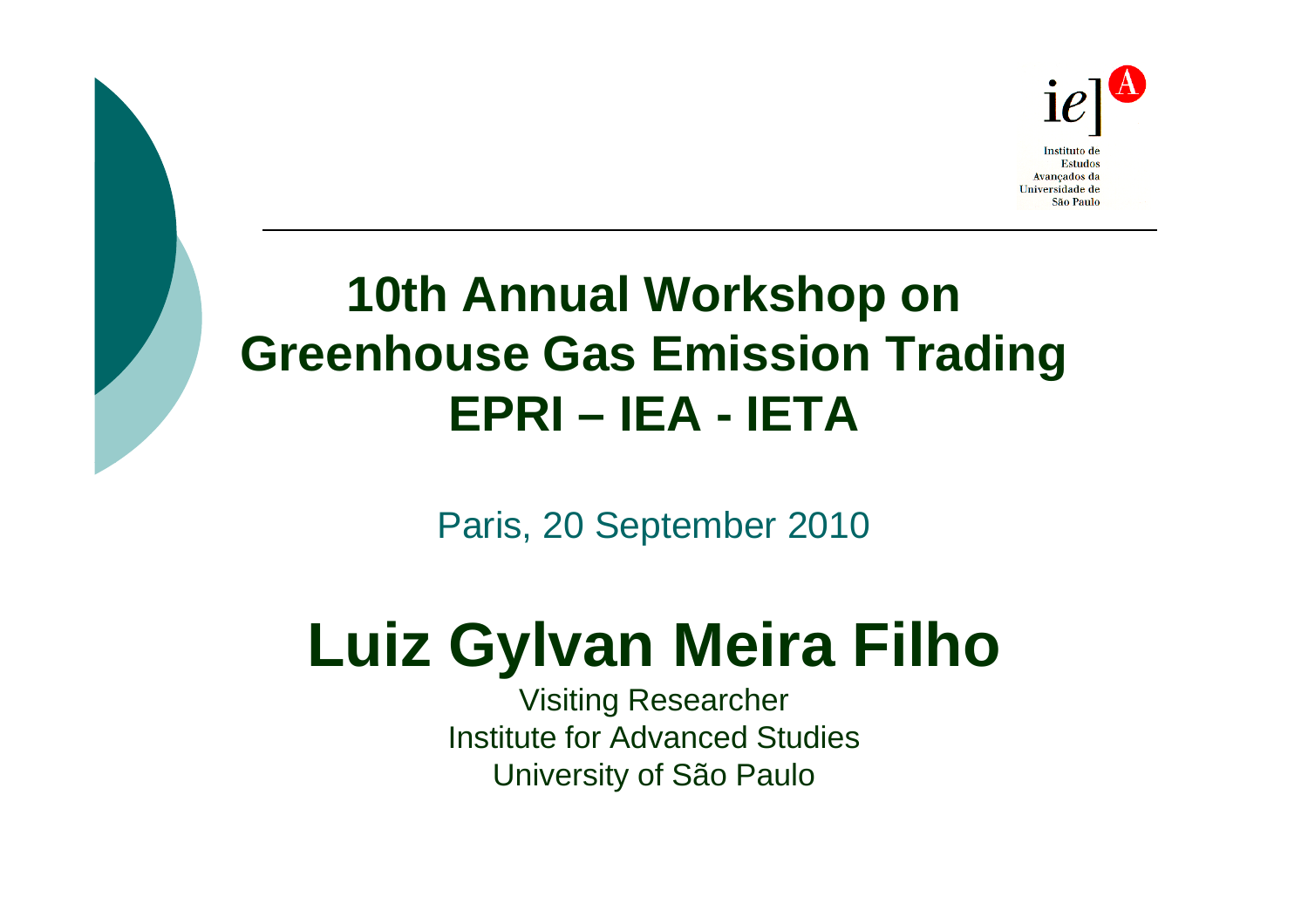

**The Copenhaguen Accord established the objective of limiting anthropogenc climate change to 2 degree Celsius by 2100.**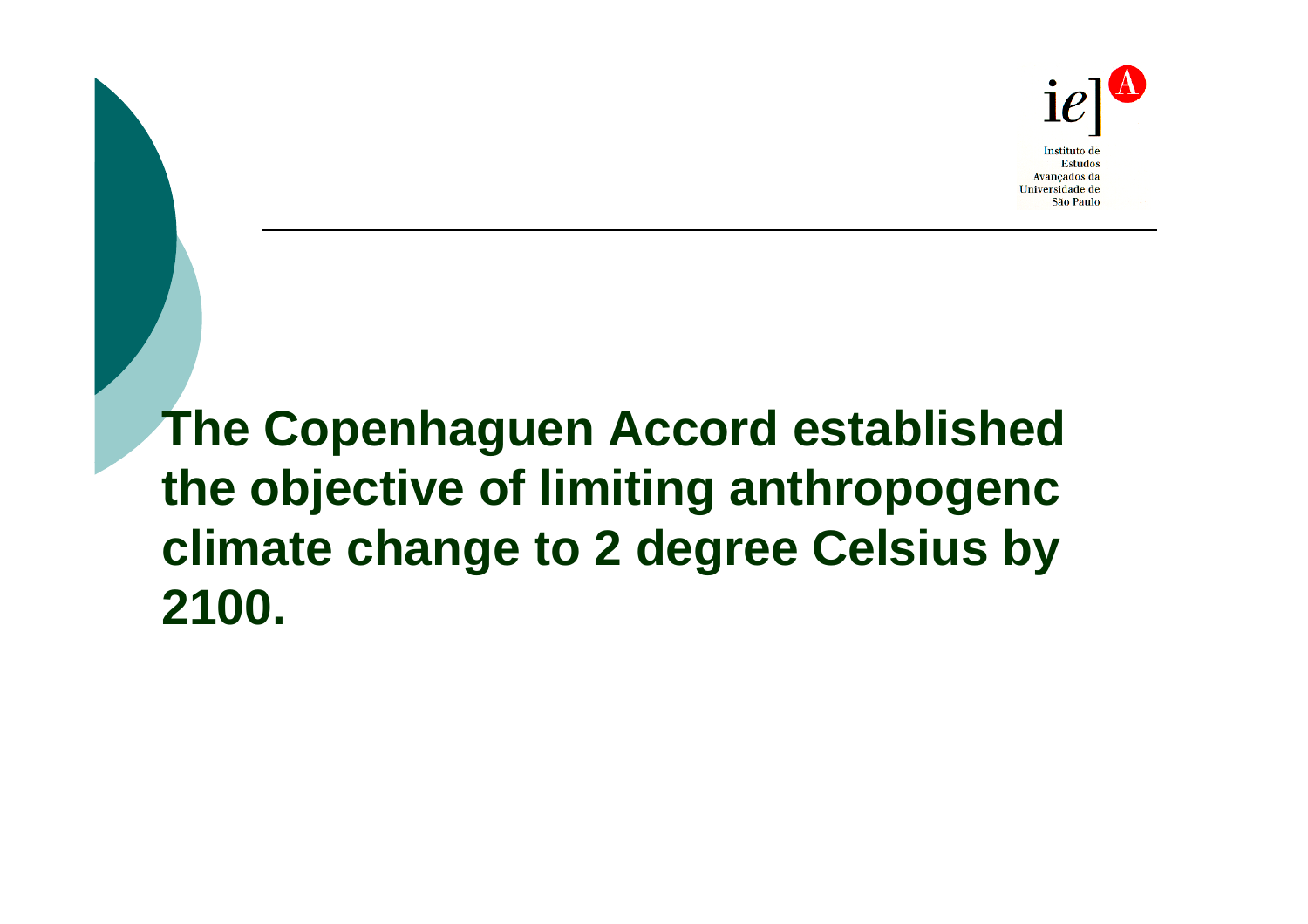

## **This implies that global emissions must be decreased by 60% with respect to 2990 levels by the mid of the century.**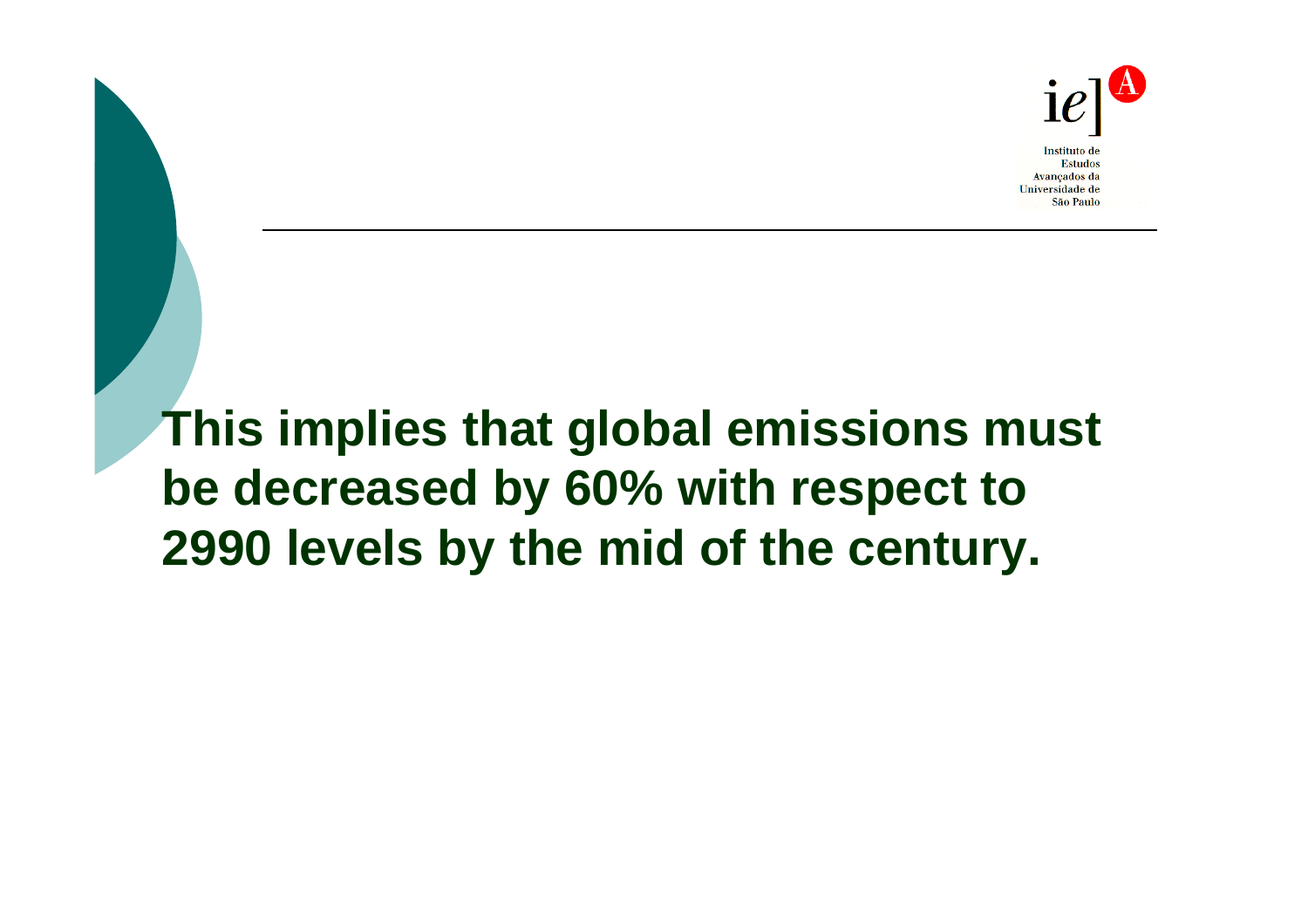

**Emission trading can help indecreasing the overall cost, for it will tend to make emission reductions occur where its marginal cost is lower.**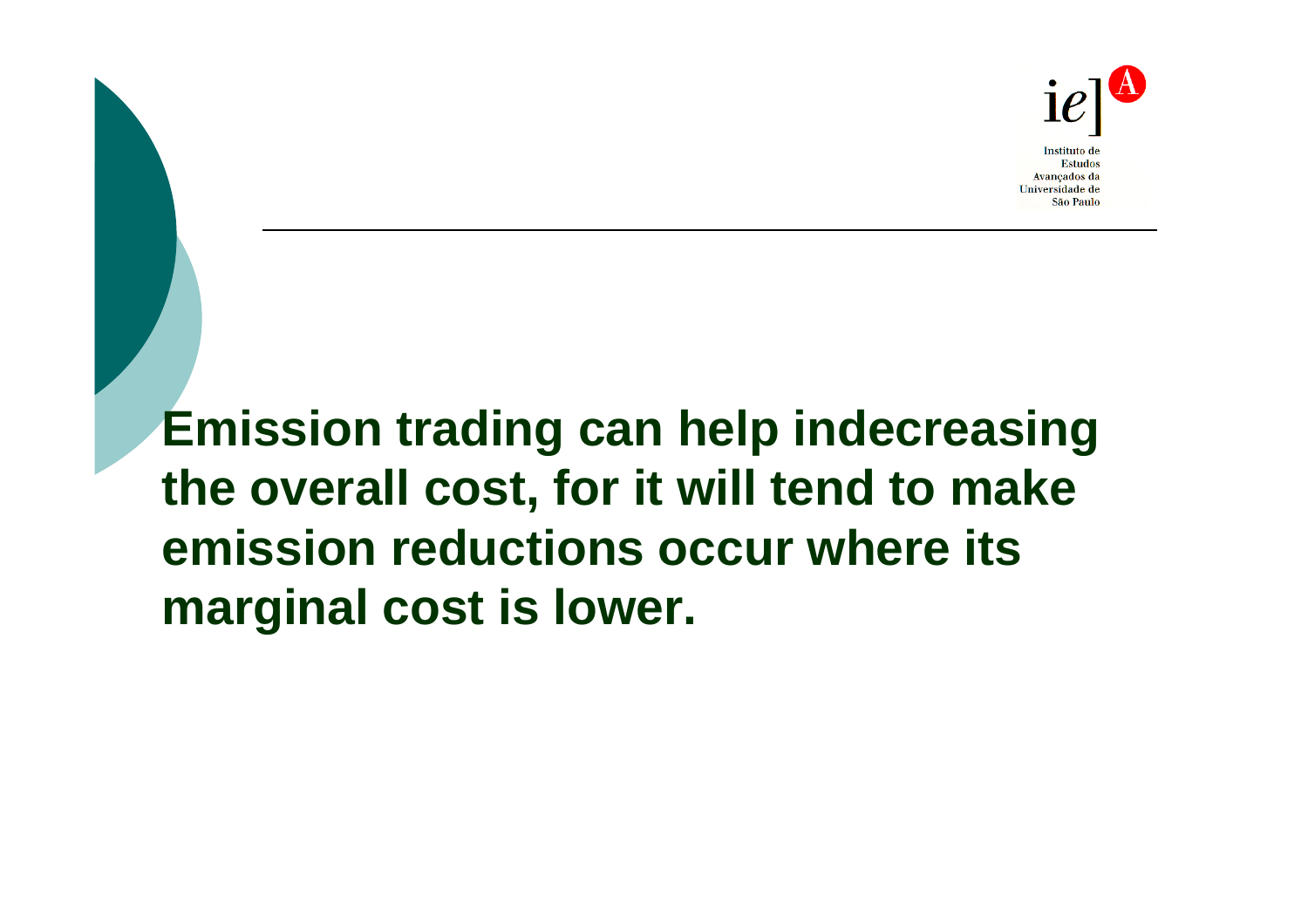

**This will only be true if the transaction costs are zero or very low. At present, the rules for CDM have relatively high transaction costs because of the complicated requirements associated with the concepts of additionality and leakage.**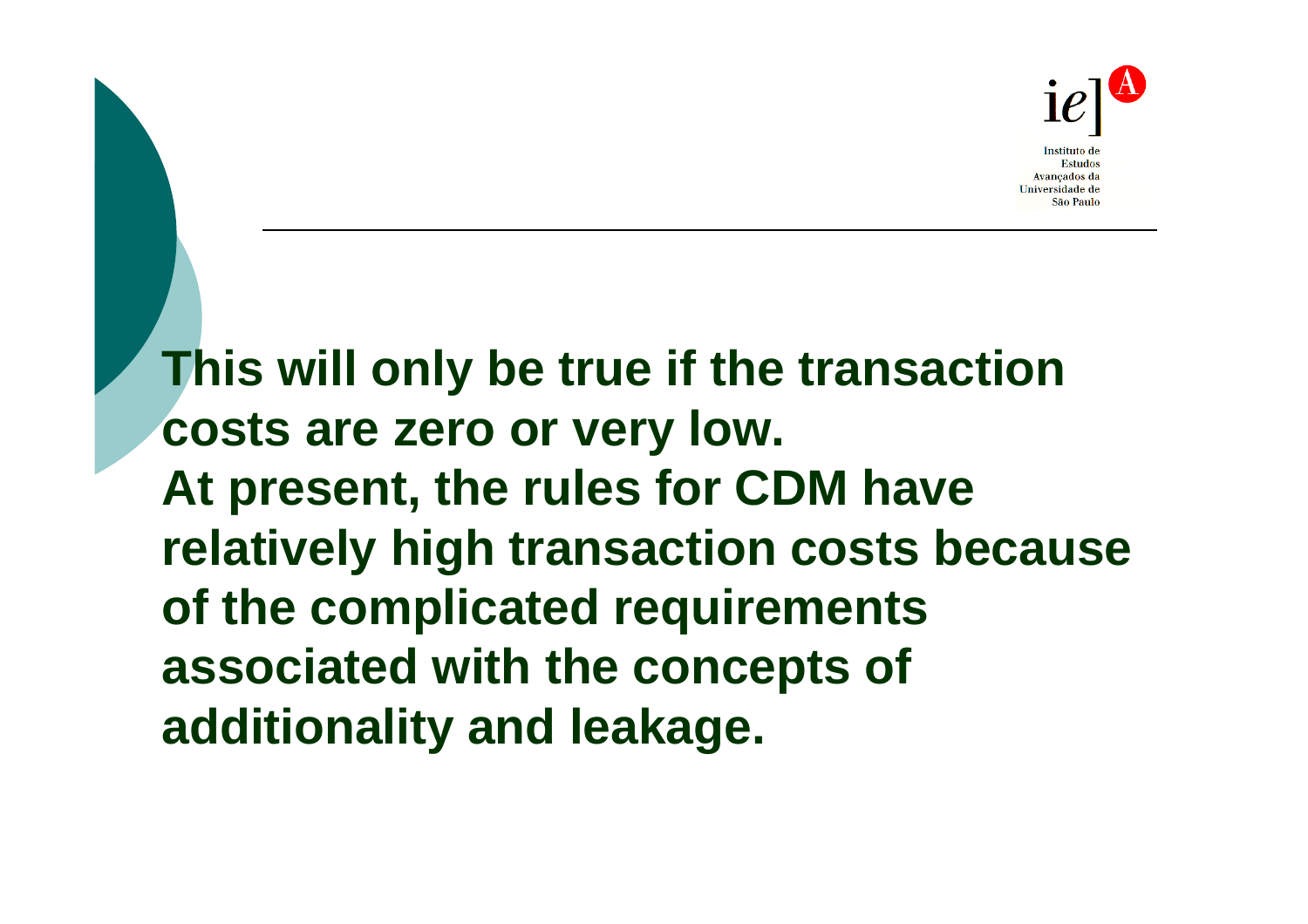

## **Under the Kyoto regime, the Annex I countries have objective targets expressed in relation to their 1990 emission levels.**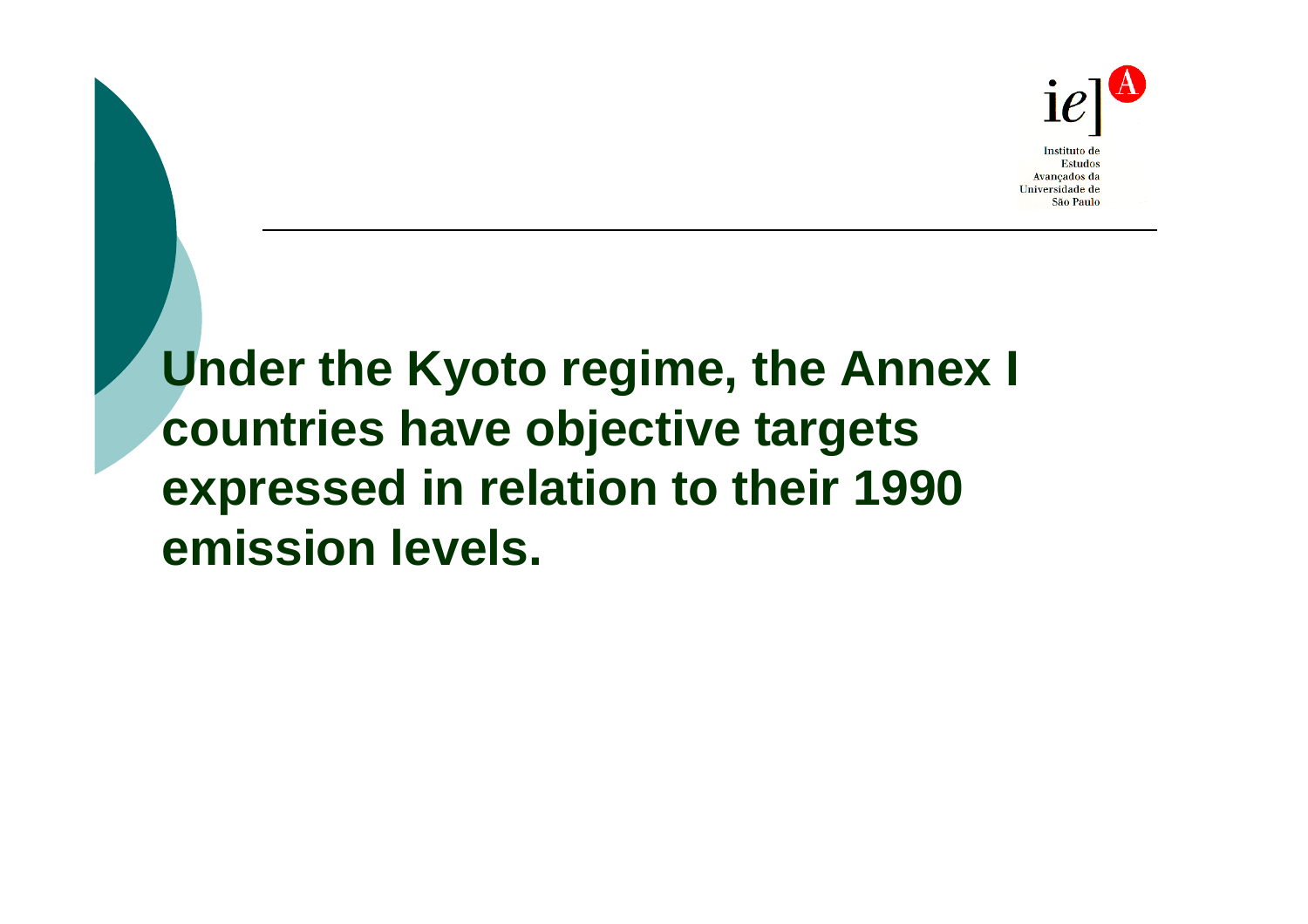

**Non-Annex I countries participate in the carbon market with reductions with respect to a hypothetical baseline established according to detailed rules approved by the EB on a case-by-case basis (the methodologies). This difficulty would be eliminated if there was a negotiation to establish fixed reference emission levels for all countries.**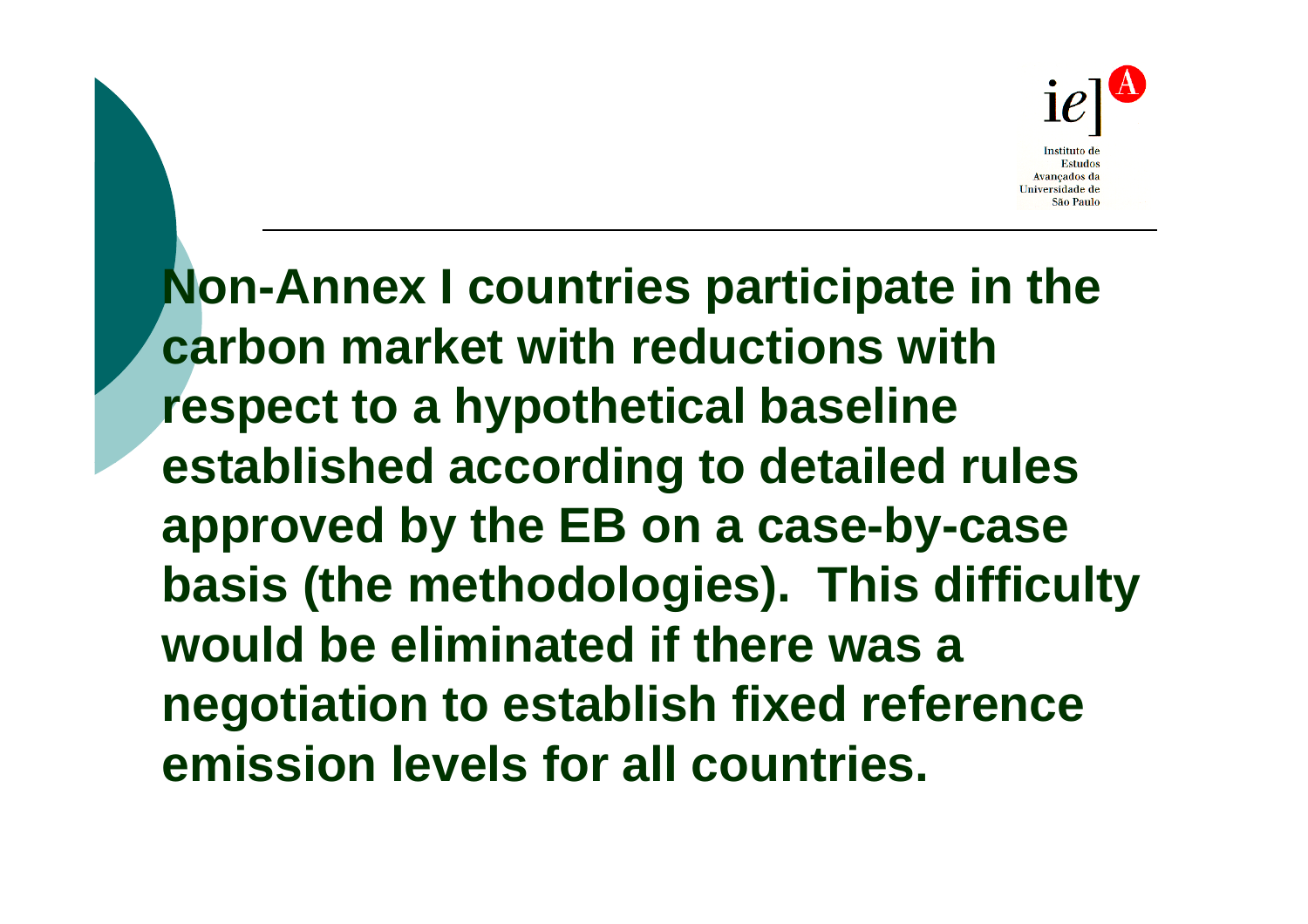

#### **What really matters is that the trajectory of emissions move from the red to the blue curve in the following figure.**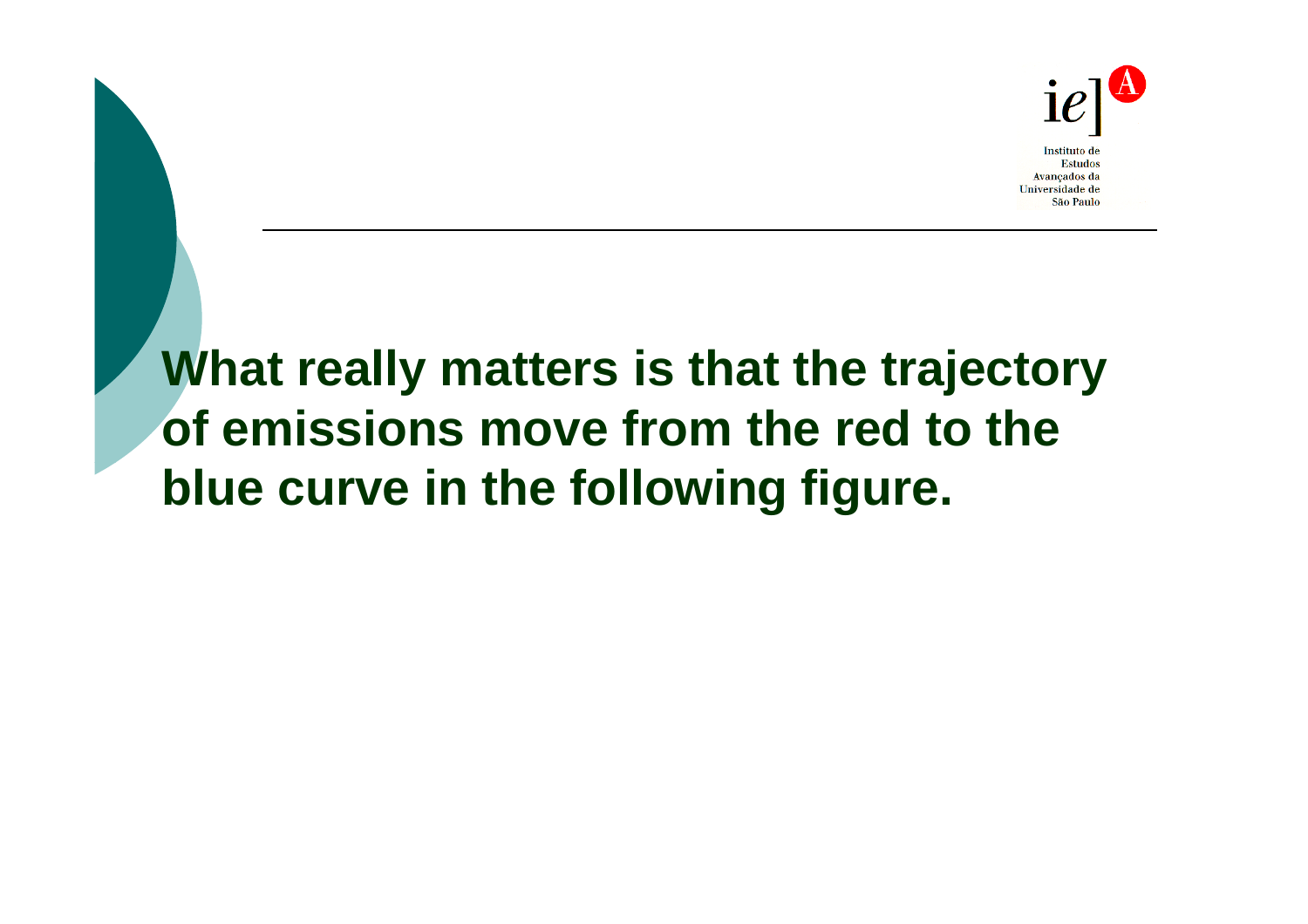

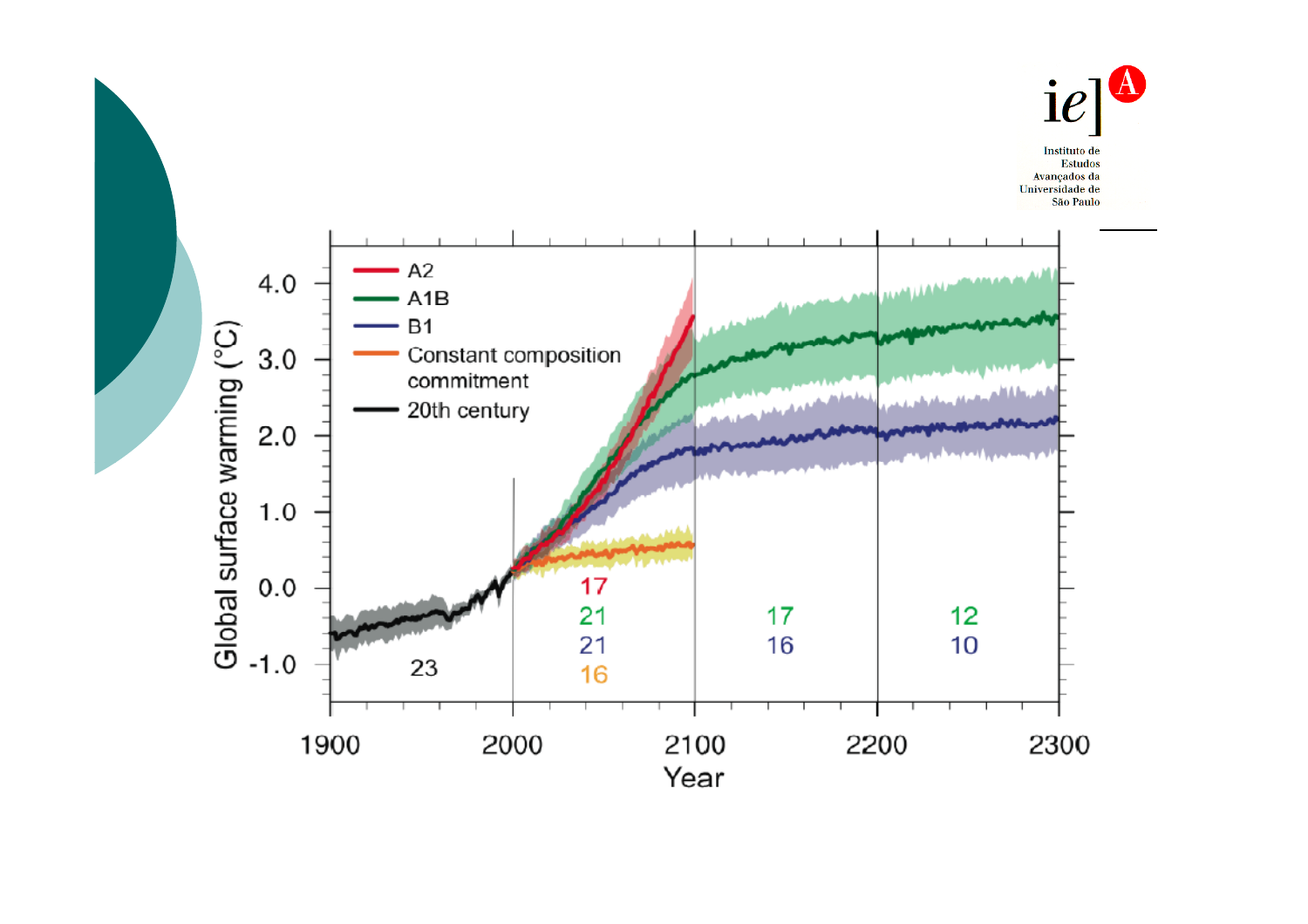

**My conclusion is that the evolution of emission trading is tied to the overall negotiation of future levels of emissions in all countries. Once this is agreed, it would be relatively easy for each country or group of countries, if they so wish, to establish their own trading schemes which would then be linked to a global market.**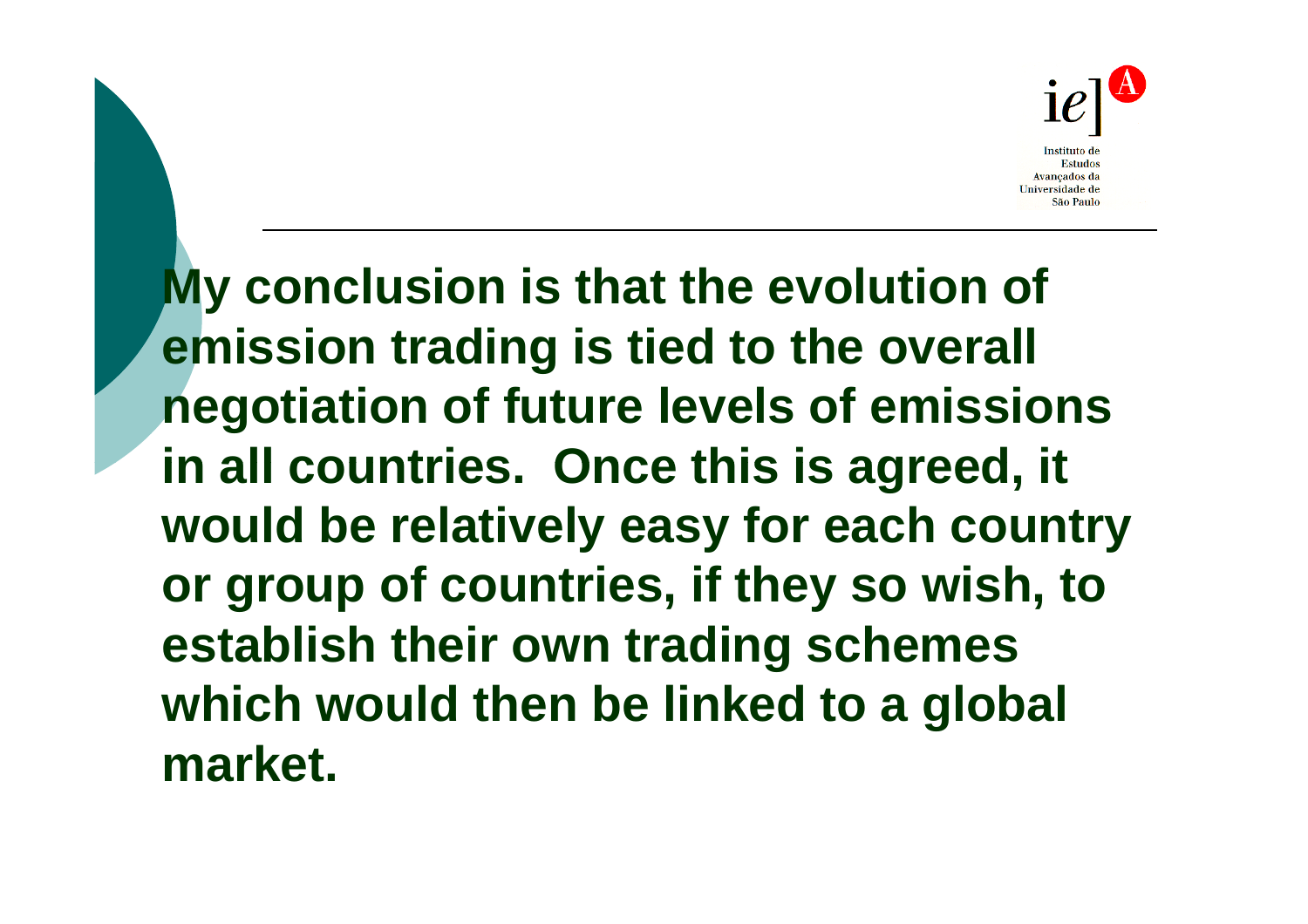

**The idea that the market itself would take care of the problem of initial allocation of emission permits neglects the fact that such levels must be negotiated according to the principles of the Convention, notably the principle of a common but differentiated responsibility.**